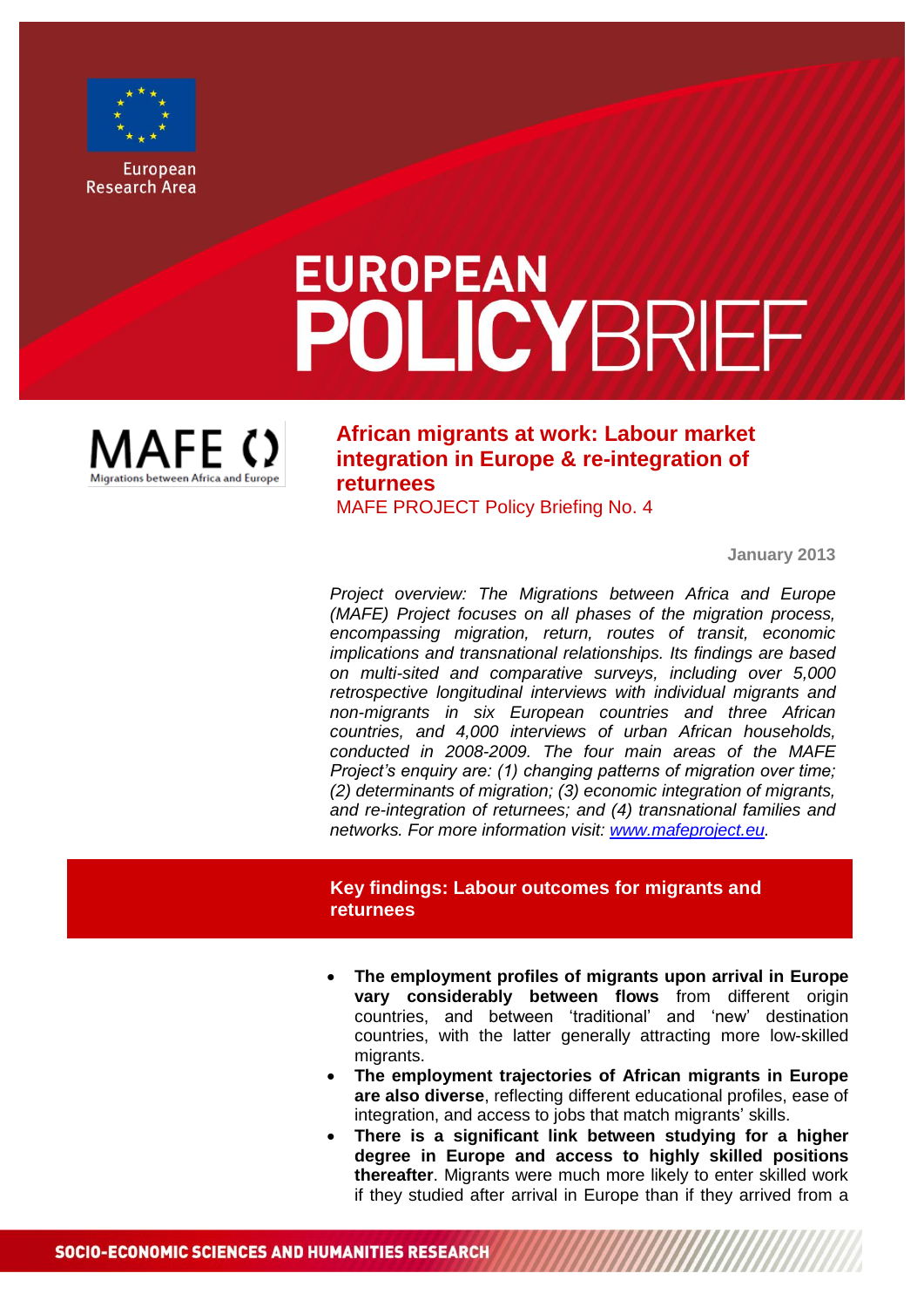

skilled occupation in Africa.

- **Migrant women are less likely to be economically active than men**, with the largest gap existing between male and female Senegalese migrants and the smallest between Ghanaian male and female migrants.
- **Economic contributions of migrants to their country of origin** through remittances, contributions to hometown associations, and the purchase of property **increase according to time spent in Europe**.
- **The economic re-integration of migrants from all three countries is broadly positive after return.** However**,** origin countries tend to experience a 'brain re-gain' rather than a 'brain gain', as the occupational level of returnees mainly reflects their initial position before migrating.

# **African migrants' integration in the European labour market: Profiles and trajectories**

The occupational profile of African migrants before they come to Europe varies significantly between different countries of origin and destination. Overall, **migrants coming from Senegal to 'new' destinations in southern Europe were most likely to have been working in elementary occupations in the year prior to departure** (see Fig 1).



#### **FIG 1. LABOUR STATUS OF AFRICAN MIGRANTS UPON DEPARTURE FOR EUROPE**

In contrast, **migration to 'traditional' destinations – former colonial metropoles – involved much higher proportions of former students, or those working in intermediate or high-level occupations** in the year prior to departure. A high proportion of Ghanaians in the UK and Congolese in Belgium had been in higher level occupations or were former students – and a large number of Senegalese migrants to France also fell into the latter category (refer again to Fig 1). An anomaly is provided by the 'new' migration of Congolese to the UK, where those who were students, inactive or unemployed before leaving the Democratic Republic of Congo accounted for over half of all migrants – likely reflecting political upheaval in DR Congo.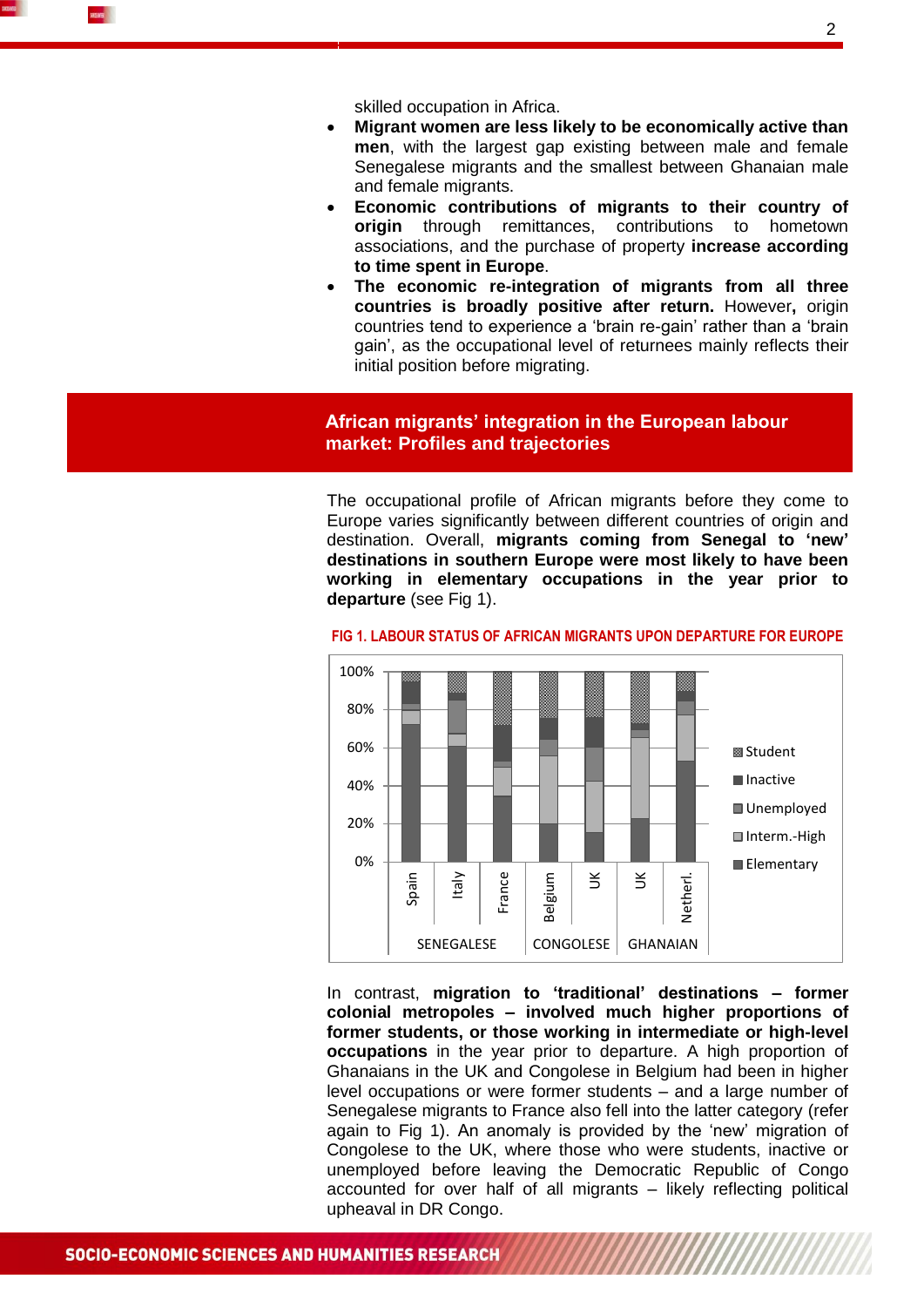

### **Migrant employment trajectories**

The **labour status of migrants in their origin countries had an impact on their subsequent employment status in the labour markets** in Europe. However, while the low-skilled workers were steadily integrated into elementary positions in labour markets at destination, most of those who left their countries as **intermediatehigh level workers experienced a drastic professional downgrading upon entry** in Europe (compare Figs 1 & 2).

This reflects a mismatch between skills obtained and occupational demands, which can be associated with a lack of recognition of African qualifications and poor transferability of skills and professional experience in some European countries. On the other hand, for some individuals, migration to Europe coincided with entry into the labour market for the first time, after they left their country of origin unemployed or inactive.



## **FIG 2. LABOUR MARKET INTEGRATION OF AFRICAN MIGRANTS AFTER ONE YEAR IN EUROPE**

In the years after entry into Europe, the most common employment trajectory for migrants involved remaining in the same occupational category, with little possibility of inverting this trend (see Fig  $3)^1$ .

**MAFE data suggests that the increase of highly skilled workers across time is mainly associated with the entry into the labour market of students**<sup>2</sup> . This emphasises the important role that higher education in Europe can have in African migrants' labour market integration – as this appears to be the most common route through which African migrants access better paid work whilst in Europe.

 $\overline{1}$ 

More in-depth analysis of migrants' employment trajectories is available in MAFE Working Paper 26, which is listed in the 'Key resources' section of this briefing.<br><sup>2</sup> This trand is contured in Fig. 2 and Fig. 2.

This trend is captured in Fig 2 and Fig 3, which show a shift in the proportion of students to a greater percentage of migrants working in high-intermediate employment in these countries over the course of a decade.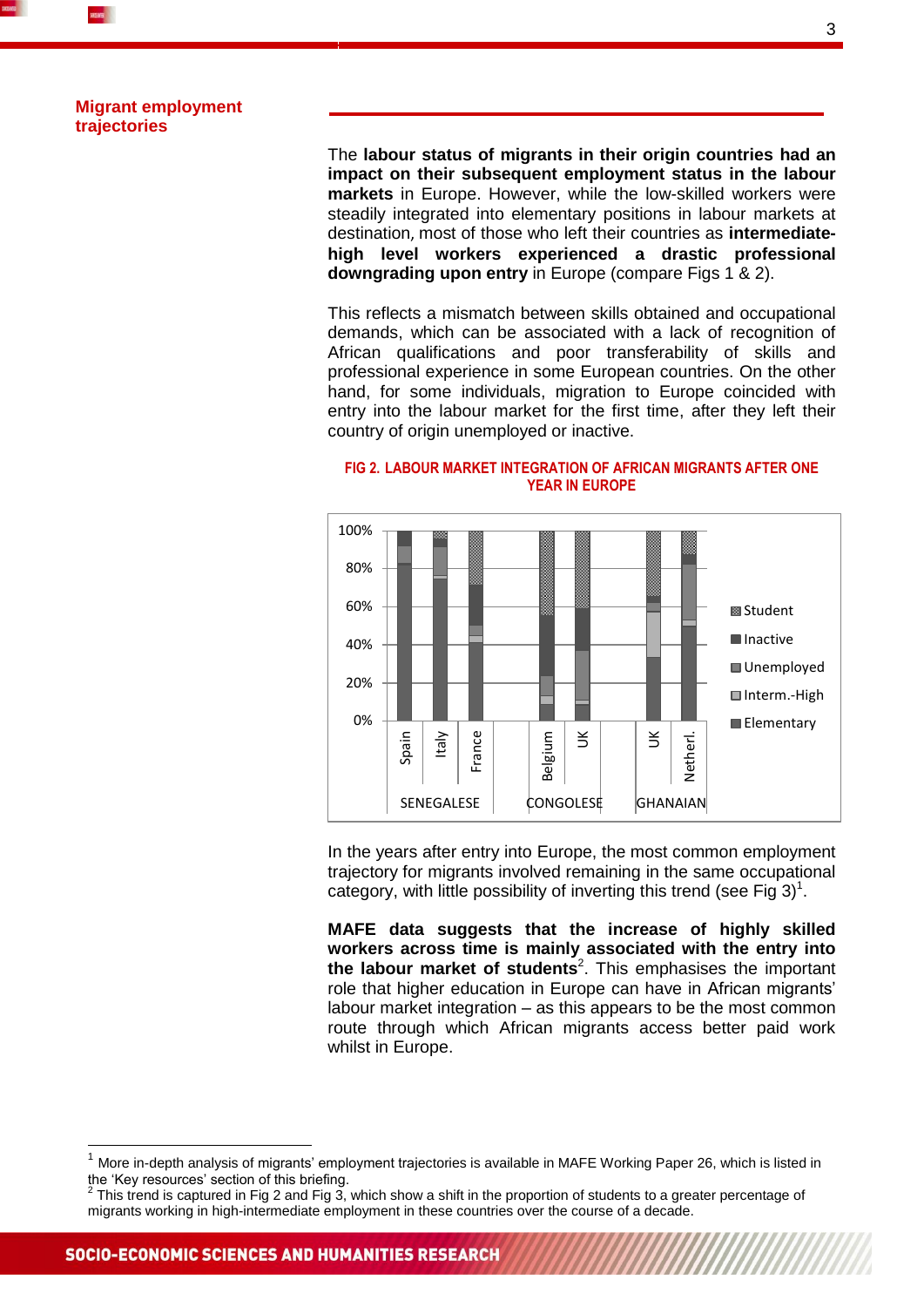



**FIG 3. LABOUR MARKET INTEGRATION OF AFRICAN MIGRANTS AFTER TEN YEARS IN EUROPE**

In addition to differences between countries, labour market experiences of African migrants in Europe are also highly gendered. Thus **female migrants are much more likely than males to be economically inactive during their time in Europe**. This is particularly true for Senegalese and Congolese female migrants, with over 25 per cent of women being unemployed or economically inactive after ten years in Europe<sup>3</sup>.

## **Migrants' economic contribution to countries of origin**

**In all cases, African migrants' economic contributions to their country of origin increased over time, demonstrating that transnational ties continue to remain strong in the years following migration to Europe.** MAFE findings thus challenge the assumption that migrants' links with their country of origin erode over time.



### **FIG 4. PROPORTION OF MIGRANTS SENDING REMITTANCES AT ENTRY AND IN 2008, BY COUNTRY OF RESIDENCE**

 $\overline{1}$ 

 $^3$  These data are not shown in this policy brief; please refer to MAFE Working Paper 26 in the 'Key resources' section for more information.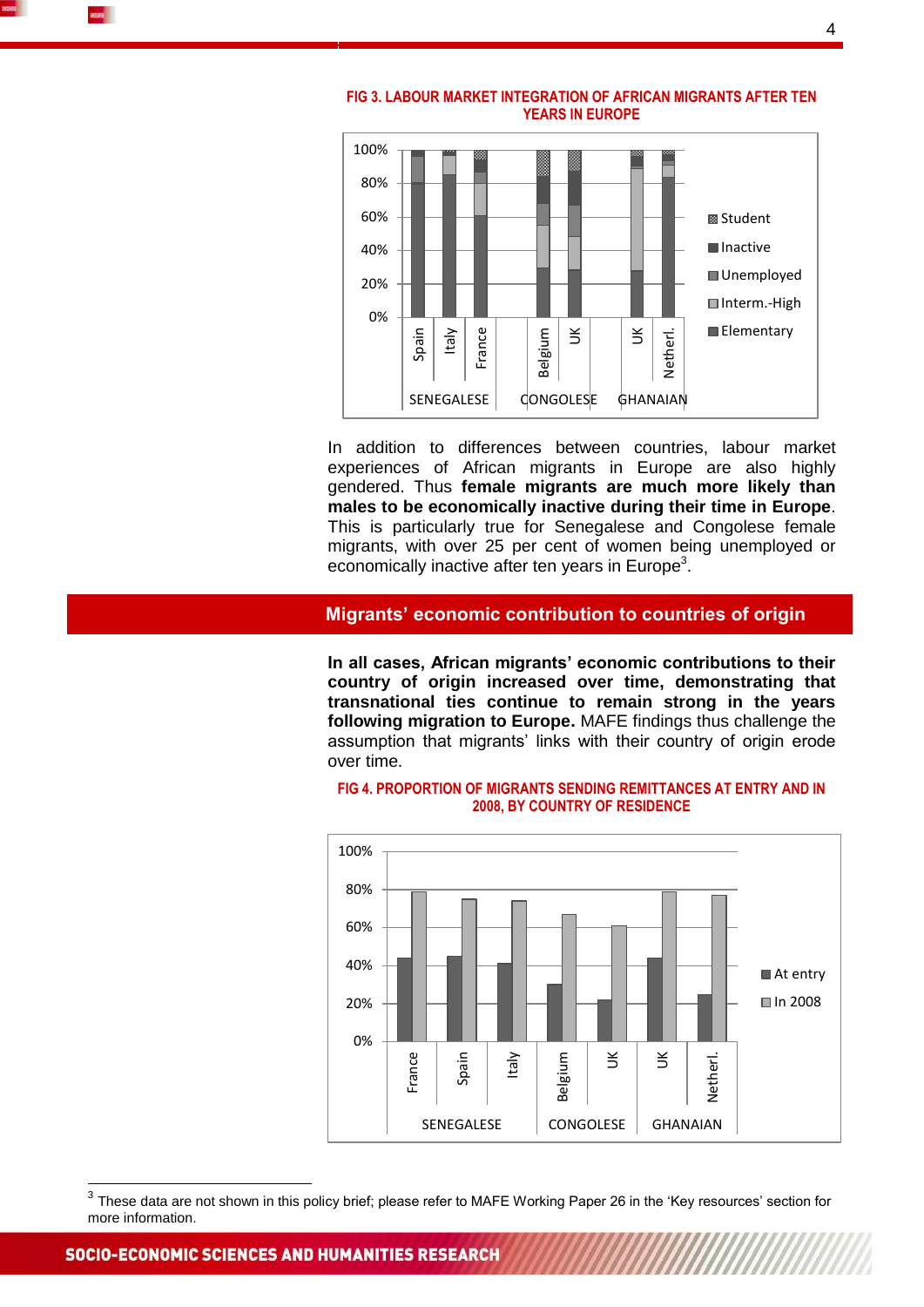

In fact, across all African migrants surveyed in Europe, the percentage who sent remittances, owned assets in their country of origin, or contributed to hometown associations increased from the time they entered Europe to the time of the MAFE survey<sup>4</sup>.

For example, less than half of migrants in all countries were sending remittances in the year after arrival, but in most cases this had risen to three quarters of the migrant population by the time of the survey (see Fig 4), with the bulk of this increase occurring in the first two years after arrival. There was also significant growth in the ownership of assets back home, especially in the case of Senegal and Ghana, although investment in assets was found to build up more slowly over time.

## **Labour market re-integration of returnees: A brain gain?**

**Broadly speaking, the outlook for return migrants from Europe was positive across Senegal, DR Congo and Ghana**, with more returnees initially employed in intermediate/high employment upon return than when they left Europe (see Fig 5). In all three countries, returnees were also more successful in the labour market than those who never left, particularly in Ghana and Congo.

However, despite these overall trends, **a non-negligible number of returnees were economically inactive or unemployed upon return**. In DR Congo and Senegal, this trend was evident immediately after return, whereas in Ghana unemployment and inactivity amongst returnees was evident in the years following return – although in some cases this may capture returnees who resettled in their country of origin at retirement age.





**Overall, MAFE data provide evidence of a modest 'brain gain' due to migration – although the labour market re-integration of returnees does tend to mirror their respective pre-migration** 

-

<sup>&</sup>lt;sup>4</sup> These latter data are not shown in this policy brief; please refer to MAFE Working Paper 26 in the 'Key resources' section for more information.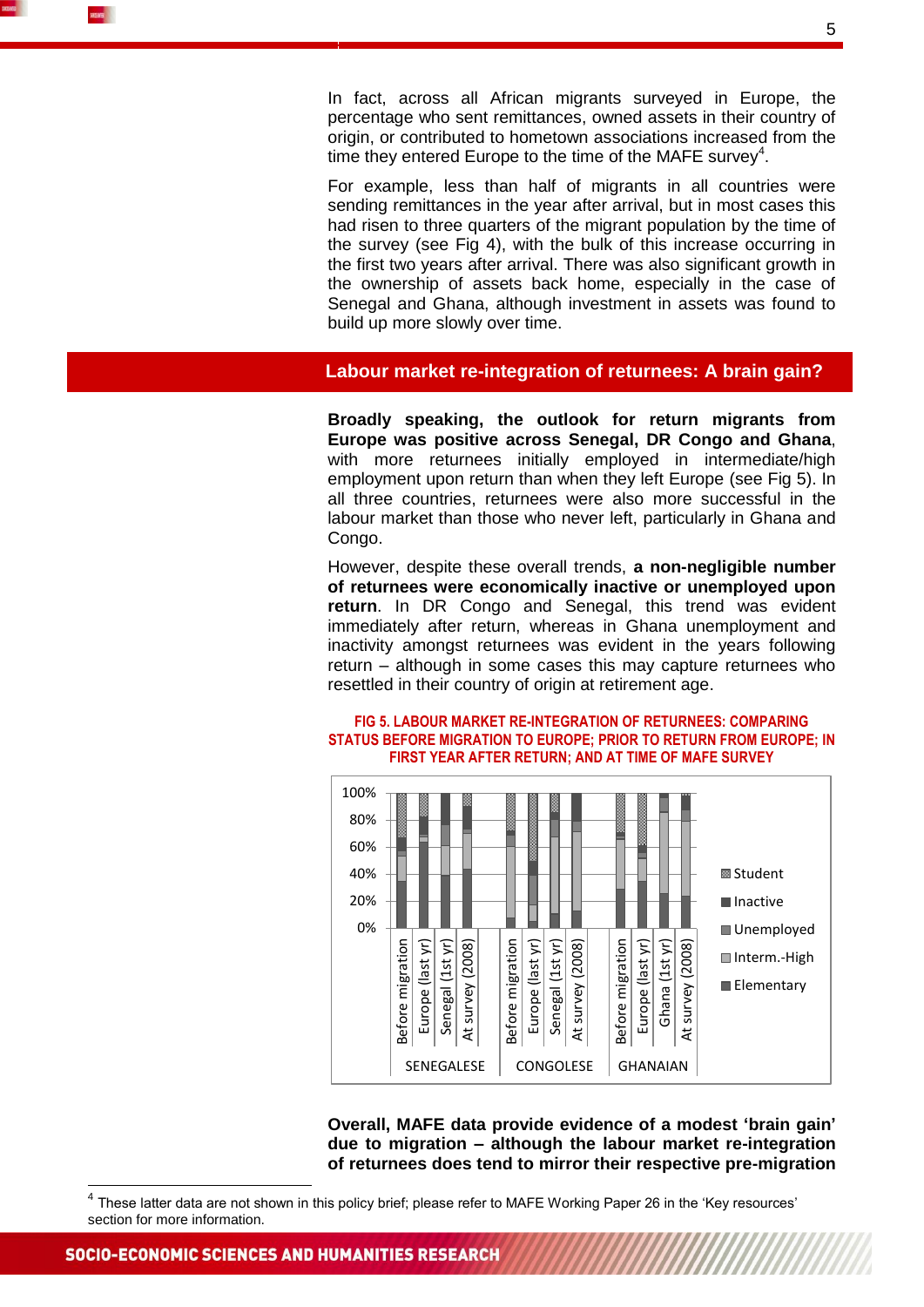

**labour market statuses** (see Fig 5). In the case of Senegal and DR Congo, occupational patterns are similar to those held before migration and the slight differences may be due to switches from pre-migration student status (Senegal) or inactivity (DR Congo) to employment. As for Ghanaians, returnees' share of intermediatehigh skilled occupations increases after return, and also when compared to their pre-migration status. This pattern could be due to the fact that returnees who studied during their last year abroad then succeeded in accessing higher-level jobs once they were back in Ghana.

# **Policy implications**

- **It is impossible to generalise about African migrants in Europe in terms of their labour market prospects and outcomes.** This is because migrants fall into at least four distinct categories: students and highly-skilled migrants who move to 'traditional' destination countries; lower-skilled migrants who move to 'new' destinations; women who migrate for family reasons and stay inactive; and political refugees who have more diverse characteristics.
- In relation to the first category, a key determinant of whether highly skilled migrants are able to access professional and high-skilled jobs appears to be whether they can first access higher education in Europe. **Policy measures could support greater access to higher education, including through language training**; an alternative policy of promoting greater recognition of African qualifications might also have some success.
- **For less skilled migrants, there is a need to address an apparent lack of opportunities to gain skills as a route to occupational mobility.** Whilst men with limited educational qualifications are often 'trapped' in low-skilled jobs, women often experience entrenched unemployment or inactivity, suggesting the need for a particular policy focus on women.
- **Policy implications for refugees are less clear**, as this group is more diverse. However, they too could clearly benefit from access to higher education, with positive implications for integration.
- MAFE research shows that across all surveyed populations, migrants increase their investments in their country of origin over time. **Policies to facilitate both remittances and circular movement could support such investments, which are often a preparation for eventual return over the longer term.** As highlighted in MAFE Briefing No. 3, return is most likely to occur after 3-to-10 years in Europe and such policies should consider this timeframe.
- MAFE findings show that return migration is broadly positive in the case of all three countries, although significant rates of unemployment and inactivity suggest that migrant re-integration should not be taken for granted. **Further evidence is required to establish key ways in which re-integration could be enhanced**.

<u>MAAAAAAAAAAAAAAAA</u>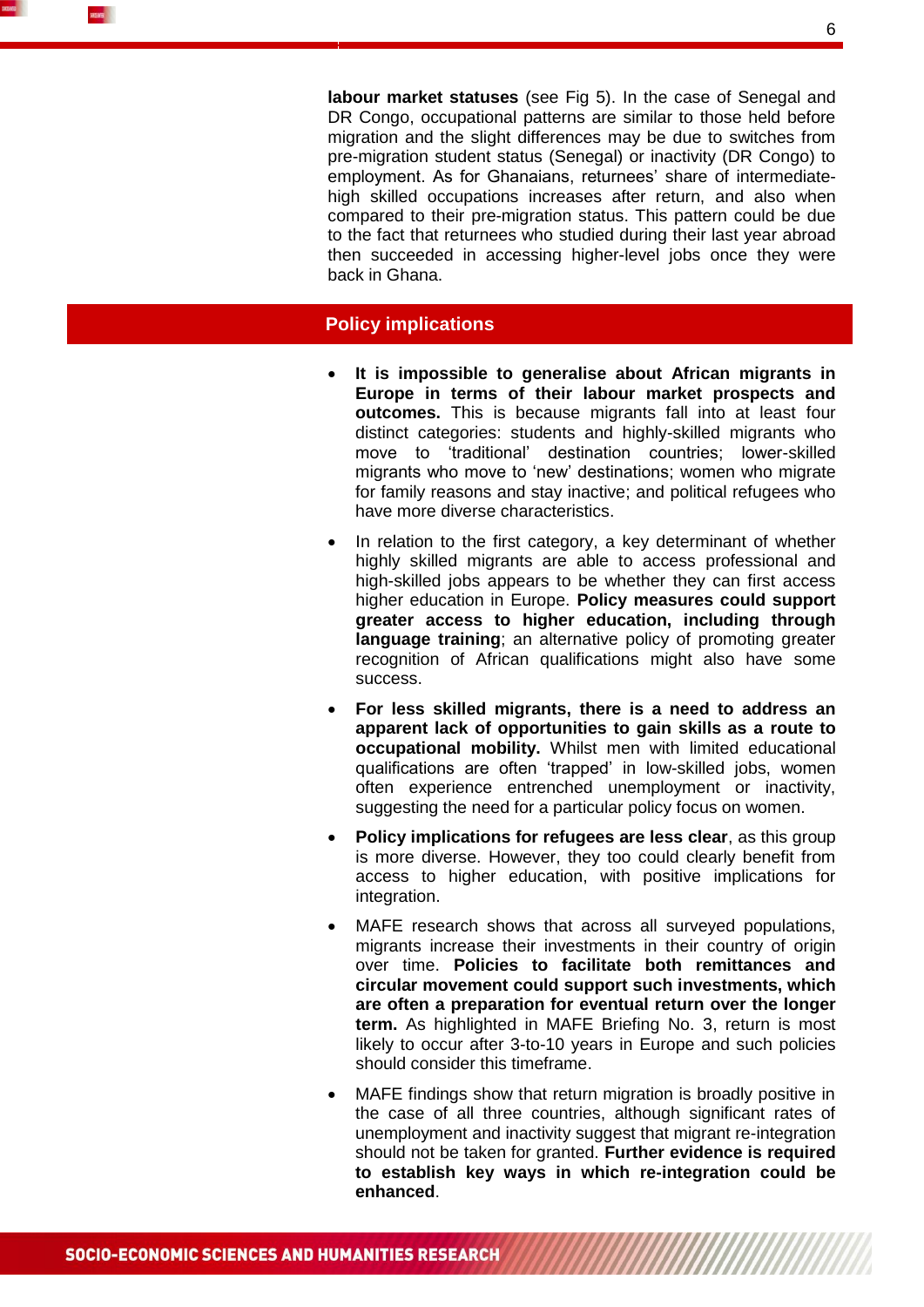

#### **Key resources**

Castagnone E., Mezger C., Schoumaker B., and Nazio T., (2013) 'Understanding Afro-European labour trajectories: Integration of migrants into the European labour market, transnational economic participation and economic reintegration into the country of origin. A comparative study.' MAFE Working Paper 26. Paris: MAFE Project, INED.

Schoumaker, B., Castagnone, E., Phongi Kingiala, A., Rakotonarivo, N., and Nazio, T. (2013) 'Integration of Congolese migrants in the European labour market and re-integration in DR Congo'. MAFE Working Paper 27. Paris: MAFE Project, INED.

Black, R., Quartey, P., Castagnone, E., Nazio, T., Schoumaker, B., and Rakotonarivo, N. (2013) 'Understanding Afro-European labour trajectories: Integration of migrants in the European labour market and re-integration in origin countries. The case of Ghana.' MAFE Working Paper 28. Paris: MAFE Project, INED.

Castagnone, E., Sakho, P., Nazio, T., Schoumaker, B., and Rakotonarivo, N. (2013). 'African migrants at work: Patterns of labour market integration in Europe, transnational economic participation and economic re-integration of migrants in origin countries. The case of Senegal.' MAFE Working Paper 29. Paris: MAFE Project, INED.

Obućina, O. (2011) 'Occupational trajectories and occupational cost among Senegalese immigrants in Europe.' MAFE Working Paper 15. Paris: MAFE Project, INED.

Mezger, C. and Beauchemin, C. (2010) 'The role of international migration experience for investment at home: The case of Senegal.' MAFE Working Paper 12. Paris: MAFE Project, INED.

Mangalu Mobhe, A. [\(2010\) 'Les transferts des émigrés congolais](http://www.ined.fr/fichier/t_telechargement/41845/telechargement_fichier_fr_wp10_mobhe_2010.pdf)  [vers les ménages de la ville de Kinshasa: Niveau et déterminants.'](http://www.ined.fr/fichier/t_telechargement/41845/telechargement_fichier_fr_wp10_mobhe_2010.pdf) MAFE Working Paper 10. Paris: MAFE Project, INED.

Diagne, A., and Rakotonarivo, A. (2010) ['Les transferts des](http://www.ined.fr/fichier/t_telechargement/41830/telechargement_fichier_fr_wp9_diagne.rakotonarivo_2010.pdf)  [migrants sénégalais vers la région de](http://www.ined.fr/fichier/t_telechargement/41830/telechargement_fichier_fr_wp9_diagne.rakotonarivo_2010.pdf) Dakar: Ampleur et [déterminants.' MAFE Working Paper 9. Paris: MAFE Project,](http://www.ined.fr/fichier/t_telechargement/41830/telechargement_fichier_fr_wp9_diagne.rakotonarivo_2010.pdf)  [INED.](http://www.ined.fr/fichier/t_telechargement/41830/telechargement_fichier_fr_wp9_diagne.rakotonarivo_2010.pdf) 

Mezger, C., and Flahaux, M.-L. [\(2010\) 'Returning to Dakar: The](http://www.ined.fr/fichier/t_telechargement/41829/telechargement_fichier_fr_wp8_mezger.flahaux_2010.pdf)  [role of migration experience for professional reinsertion.'](http://www.ined.fr/fichier/t_telechargement/41829/telechargement_fichier_fr_wp8_mezger.flahaux_2010.pdf) MAFE Working Paper 8. Paris: MAFE Project, INED.

[Flauhax, M.-L., Beauchemin, C., and Schoumaker, B.](http://www.ined.fr/fichier/t_telechargement/41828/telechargement_fichier_fr_wp7_flahaux_etal_2010.pdf) (2010) ['Partir, revenir: Tendances et facteurs des migrations africaines](http://www.ined.fr/fichier/t_telechargement/41828/telechargement_fichier_fr_wp7_flahaux_etal_2010.pdf)  intra et extra-continentales.' [MAFE Working Paper 7. Paris: MAFE](http://www.ined.fr/fichier/t_telechargement/41828/telechargement_fichier_fr_wp7_flahaux_etal_2010.pdf)  [Project, INED.](http://www.ined.fr/fichier/t_telechargement/41828/telechargement_fichier_fr_wp7_flahaux_etal_2010.pdf)

*MAFE working papers and briefing papers are available online at:*  [<www.mafeproject.eu/publications>](http://www.mafeproject.eu/publications)

**MAAAAAAAAAAAAAAAA**